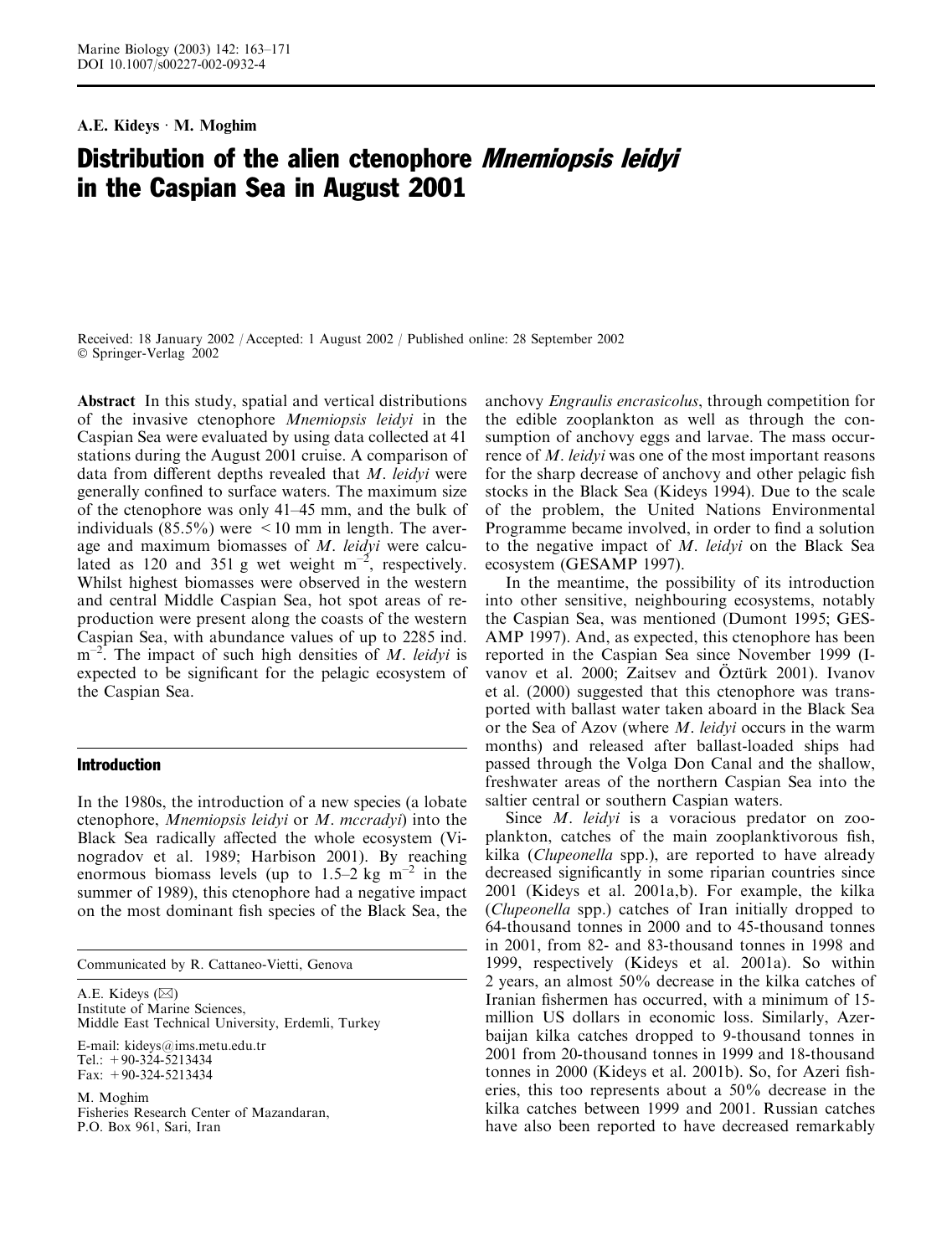(Shiganova et al. 2001a). Therefore, some large predators feeding on these fishes, such as the white sturgeon (Huso huso) and the endemic Caspian seal (Phoca caspica), are also considered to be highly endangered in the Caspian Sea. There have already been reports of mass mortality events for the Caspian seal (Prof. H. Dumont, personal communication). Although seal mortality is often related to viral infections, we believe that such mortalities may have been contributed to by the decrease in the kilka populations. It has also been reported that the percentage of pregnant females among seal populations decreased significantly in 2001 (Shiganova et al. 2001a), which could be related to malnutrition.

Despite recognition of the problem, there is only one published study on the distribution of M. leidyi in the Caspian Sea. In that study, Shiganova et al. (2001b) reported the distribution of the ctenophore to be mainly in the North Caspian and eastern region of the Middle Caspian in 2000, for the summer–autumn period. It is important to understand whether the M. leidyi population has reached its peak level, as in the case of the Black Sea; therefore, data from basin-scale surveys in subsequent years are necessary. In this study, distribution related to the abundance and biomass of M. leidyi is presented from a survey undertaken in the Middle and South Caspian in August 2001.

## Materials and methods

Mnemiopsis leidyi were collected from 41 stations during an acoustical survey (to estimate pelagic fish biomass) performed by the R.V. ''Issledovatel Kaspiya'', during 11–29 August 2001, over the entire Middle and Southern Caspian Sea (Fig. 1). The location and bottom depths of stations, as well as the lower limit of sampling depths, are given in Table 1. Samples were generally obtained from the bottom to the surface for the shallow stations (down to 79 m). However, at 12 of a total of 13 deep stations ( $>200$  m) located in the Middle and South Caspian, samples from two different lower-limit depths  $(200-0 \text{ m and } 35-0 \text{ m})$  were obtained to better understand the vertical distribution of ctenophores (Table 1). Unfortunately there was no flow meter (to evaluate net efficiency), nor any closing mechanism for the net used (i.e. the METU net, 500  $\mu$ m mesh size and 50 cm mouth opening), so we could not obtain samples from completely different horizontal layers. At each station, temperature profiles (using a CTD) and the water clarity (using a Secchi disc) were measured. At a few stations, salinity, pH and dissolved oxygen (DO) from six to ten layers were also measured (salinity by CTD, pH by an electronic pH meter and DO by the Winkler method).

At the end of each tow, the net was washed from the exterior, and the cod end was passed into a container immediately to enumerate ctenophores by naked eye. The density (both per metre area and volume) of M. leidyi was calculated from the diameter of the net and the tow depth.

The ctenophores were sorted into length groups of 0–5 mm, 6– 10 mm, 11–15 mm and so on, for size measurements (total length including lobes) in glass petri dishes using a ruler. A total of 7078 individuals were measured and grouped in this way. Individual weighing of these animals was not practical at sea. Weights of these animals were therefore calculated from size measurements using a conversion formula. Length groups were converted to weight (in g) by using the equation obtained for the southern Caspian in July 2001 (Kideys et al. 2001a): weight= $0.0011L^{2.34}$  $R^2 = 0.65$ ,  $n = 98$ , where L is the median length (mm) of each size group.



Fig. 1 Sampling stations for *Mnemiopsis leidyi* in the Caspian Sea in August 2001. Broken line shows the 100 m depth contour. Solid lines are conventional boundaries between three regions of the Caspian Sea

#### **Results**

The Secchi disk depth changed from 1 to 12.8 m during the cruise (Fig. 2). However, generally, except along eastern Iranian coasts, turbidity consistently increased from east to west. The sea-surface temperature distribution during the cruise is shown in Fig. 3. The seasurface temperature ranged between  $19.3^{\circ}$ C and  $29^{\circ}$ C, higher values being measured in the southern Caspian. There was also a warm-water patch in the offshore region south of the Middle Caspian, with temperatures up to 28°C. There was a strong thermocline during the sampling period, its base being located at around 25– 50 m depending on the station (stn) (Fig. 4). For example, whilst  $22.0^{\circ}$ C was measured at 25 m for stn 13, corresponding values for stns 35 and 10 were 16.8°C and 13.1°C, respectively (Fig. 4). The temperature decreased gradually down to  $5.2^{\circ}$ C below 400–500 m. Unfortunately the salinity could only be measured at 12 stations (all located in the eastern Caspian), where values ranged between  $11.30\%$  and  $12.99\%$  at the surface. A slight increase in salinity with depth (up to  $13.67\%$ ) was noticed (Fig. 4). The pH values from the sea surface were in the range of 8.4–8.8. Contrary to salinity, pH values decreased with depth down to 7.69. Dissolved oxygen values were generally high in the surface waters (up to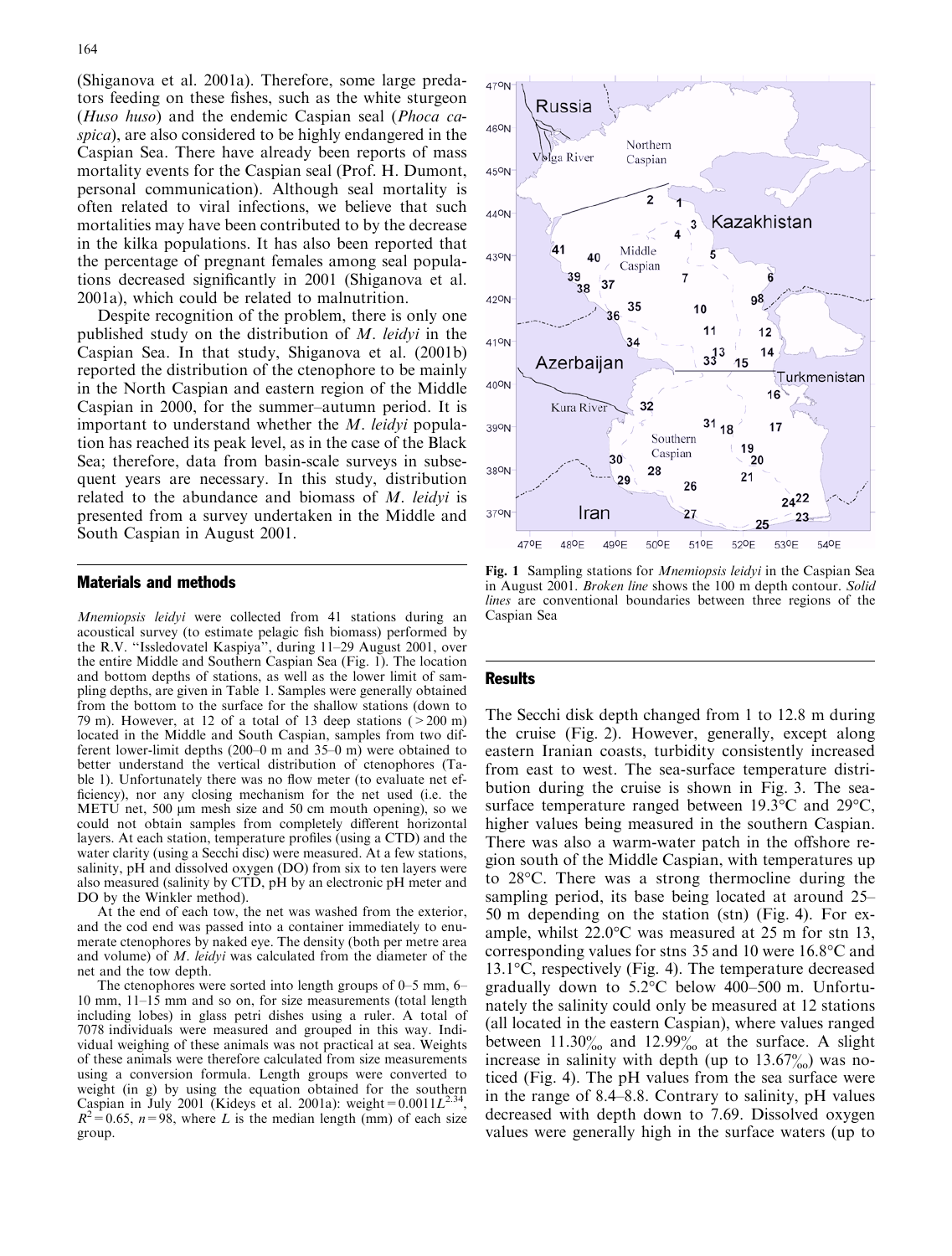Table 1 Location, bottom depth and lower depths of stations sampled in August 2001 in the Caspian Sea. In all cases, samples were towed to the surface. At 12 stations (bold print), two different layers were sampled

| Station<br>no. | Sample<br>no.           | Latitude<br>(N) | Longitude<br>(E) | <b>Bottom</b><br>depth(m) | Lower<br>sampling<br>depth(m) |
|----------------|-------------------------|-----------------|------------------|---------------------------|-------------------------------|
| $\mathbf{1}$   | 1                       | 44.23           | 50.50            | 31                        | 30                            |
| $\overline{c}$ | $\overline{c}$          | 44.32           | 49.82            | 35                        | 35                            |
| 3              | 3                       | 43.73           | 50.83            | 35                        | 35                            |
| 4              | $\overline{\mathbf{4}}$ | 43.50           | 50.45            | 45                        | 40                            |
| 5              | 5                       | 43.03           | 51.28            | 29                        | 29                            |
| 6              | 6                       | 42.50           | 52.63            | 21                        | 20                            |
| 7              | 7                       | 42.48           | 50.63            | 465                       | 35                            |
| 7              | 8                       | 42.48           | 50.63            | 465                       | 200                           |
| 8              | 9                       | 42.00           | 52.40            | 23                        | 20                            |
| 9              | 10                      | 41.95           | 52.25            | 41                        | 401                           |
| 10             | 11                      | 41.75           | 50.98            | 509                       | 35                            |
| 10             | 12                      | 41.75           | 50.98            | 509                       | 200                           |
| 11             | 13                      | 41.25           | 51.22            | 410                       | 35                            |
| 11<br>12       | 14                      | 41.25           | 51.22            | 410                       | 200                           |
| 13             | 15<br>16                | 41.22           | 52.50<br>51.42   | 37<br>209                 | 35<br>35                      |
|                |                         | 40.75           |                  |                           |                               |
| 13<br>14       | 17<br>18                | 40.75<br>40.75  | 51.42<br>52.55   | 209<br>35                 | 200<br>35                     |
| 15             | 19                      | 40.50           | 51.95            | 79                        | 75                            |
| 16             | 20                      | 39.75           | 52.70            | 38                        | 35                            |
| 17             | 21                      | 39.00           | 52.75            | 37                        | 35                            |
| 18             | 22                      | 38.93           | 51.60            | 424                       | 35                            |
| 18             | 23                      | 38.93           | 51.60            | 424                       | 200                           |
| 19             | 24                      | 38.50           | 52.08            | 32                        | 30                            |
| 20             | 25                      | 38.22           | 52.32            | 37                        | 35                            |
| 21             | 26                      | 37.83           | 52.08            | 602                       | 35                            |
| 21             | 27                      | 37.83           | 52.08            | 602                       | 200                           |
| 22             | 28                      | 37.33           | 53.37            | 20                        | 20                            |
| 23             | 29                      | 36.88           | 53.37            | 10                        | 10                            |
| 24             | 30                      | 37.23           | 53.05            | 306                       | 35                            |
| 24             | 31                      | 37.23           | 53.05            | 306                       | 200                           |
| 25             | 32                      | 36.72           | 52.43            | 32                        | 32                            |
| 26             | 33                      | 37.62           | 50.75            | 863                       | 35                            |
| 27             | 34                      | 36.97           | 50.75            | 42                        | 35                            |
| 28             | 35                      | 37.97           | 49.92            | 845                       | 35                            |
| 28             | 36                      | 37.97           | 49.92            | 845                       | 200                           |
| 29             | 37                      | 37.75           | 49.20            | 27                        | 25                            |
| 30             | 38                      | 38.23           | 49.02            | 17                        | 15                            |
| 31             | 39                      | 39.08           | 51.22            | 623                       | 35                            |
| 31             | 40                      | 39.08           | 51.22            | 623                       | 200                           |
| 32             | 41                      | 39.48           | 49.73            | 44                        | 35                            |
| 33             | 42                      | 40.55           | 51.22            | 250                       | 35                            |
| 33             | 43                      | 40.55           | 51.22            | 250                       | 200                           |
| 34             | 44                      | 40.98           | 49.42            | 26                        | 25                            |
| 35             | 45                      | 41.82           | 49.45            | 700                       | 35                            |
| 35             | 46                      | 41.82           | 49.45            | 700                       | 200                           |
| 36             | 47                      | 41.60           | 48.95            | 21                        | 20                            |
| 37             | 48                      | 42.33           | 48.83            | 350                       | 35                            |
| 37             | 49                      | 42.33           | 48.83            | 350                       | 200                           |
| 38             | 50                      | 42.23           | 48.25            | 22                        | 20                            |
| 39             | 51                      | 42.52           | 48.03            | 28                        | 25                            |
| 40             | 52                      | 42.97           | 48.50            | 52                        | 50                            |
| 41             | 53                      | 43.15           | 47.68            | 18                        | 17                            |

6.99 mg  $1^{-1}$ ); however, there was a sharp decrease below 100 m to levels of  $\leq$  2 mg l<sup>-1</sup> (Fig. 4).

Mnemiopsis leidyi was present at all 41 stations visited. Highest biomass values (up to 351 g m<sup>-2</sup>) per unit area were seen all along the western Middle Caspian (including northern Azerbaijan coasts) and in the offshore region of the southern Middle Caspian, whilst







Fig. 3 Sea-surface temperature  $({}^{\circ}C)$  distribution in the Caspian Sea in August 2001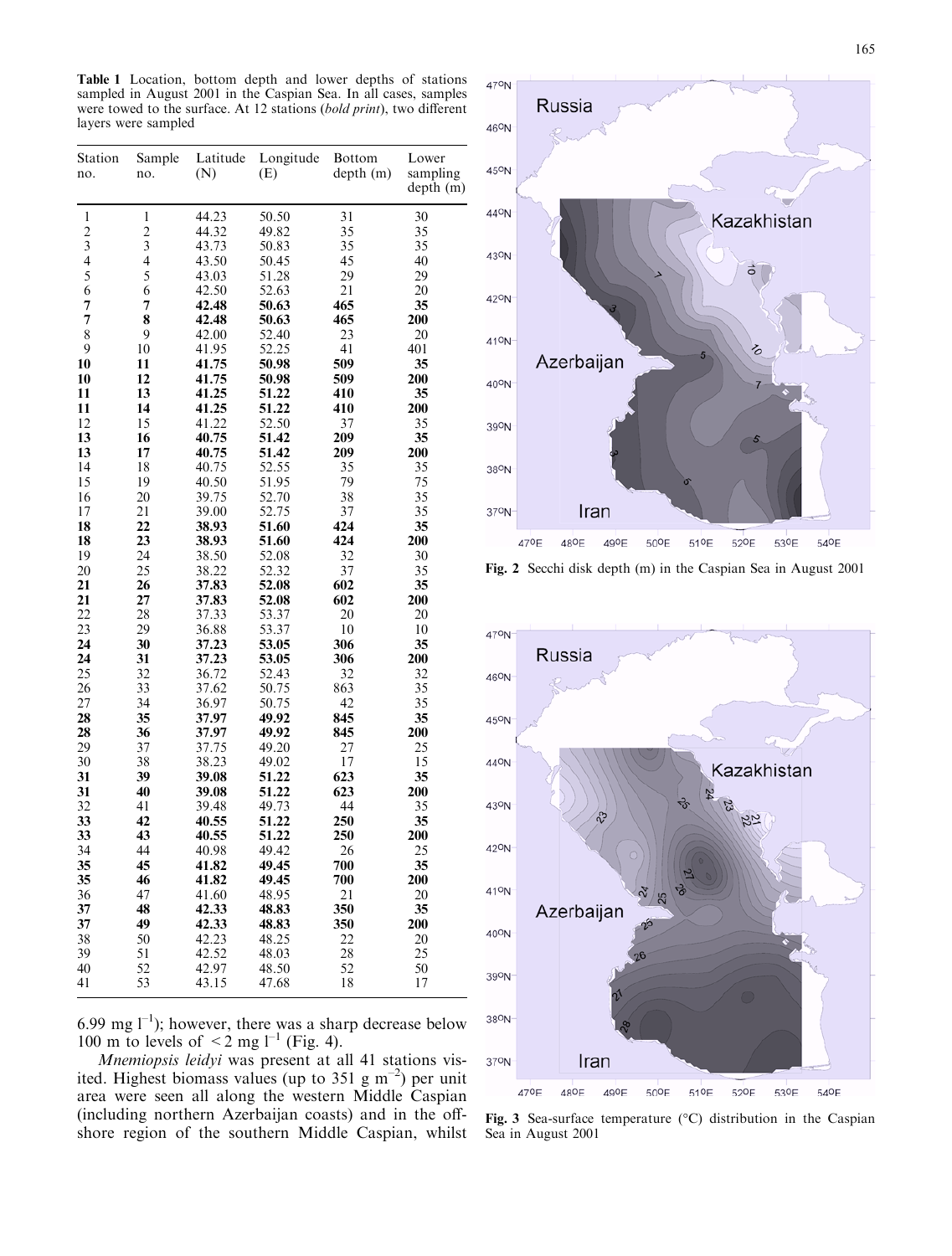Temperature (T °C) and Salinity



Fig. 4 Temperature (open circles, solid lines), salinity (filled triangles), dissolved oxygen (open squares) and pH (open triangles) profiles at selected stations in the Caspian Sea in August 2001

eastern coasts displayed low biomass values (down to 3.5 g  $\text{m}^{-2}$ , Fig. 5a). However, when the results were presented per unit volume, high values still occurred in the western Middle Caspian, but those for the offshore region were lower (Fig. 5b). The minimum and maximum values were calculated as 0.02 and 18.6 g  $\text{m}^{-3}$ , respectively, in this case.

Fig. 5a, b Mnemiopsis leidyi. Distribution of biomass in the Caspian Sea in August 2001: **a** by area (g m<sup>-2</sup>) and **b** by volume  $(g m^{-3})$ 

In terms of abundance, values ranged between 61 and 2285 ind.  $m^{-2}$  in the Caspian Sea (Fig. 6a). Higher abundances were observed in the west and also on the southern coasts, whilst the central and eastern regions displayed lower numbers. The two highest abundance values were observed in the coastal waters of northern Azerbaijan and of southern Russia and in the western Middle Caspian Sea. When the results were expressed per unit volume (by taking into account towing depth), it became clear that coastal areas in the west and south yielded the highest concentrations, indicating the main spawning areas (Fig. 6b). These abundance values ranged from 0.5 to 100 ind.  $m^{-3}$ .

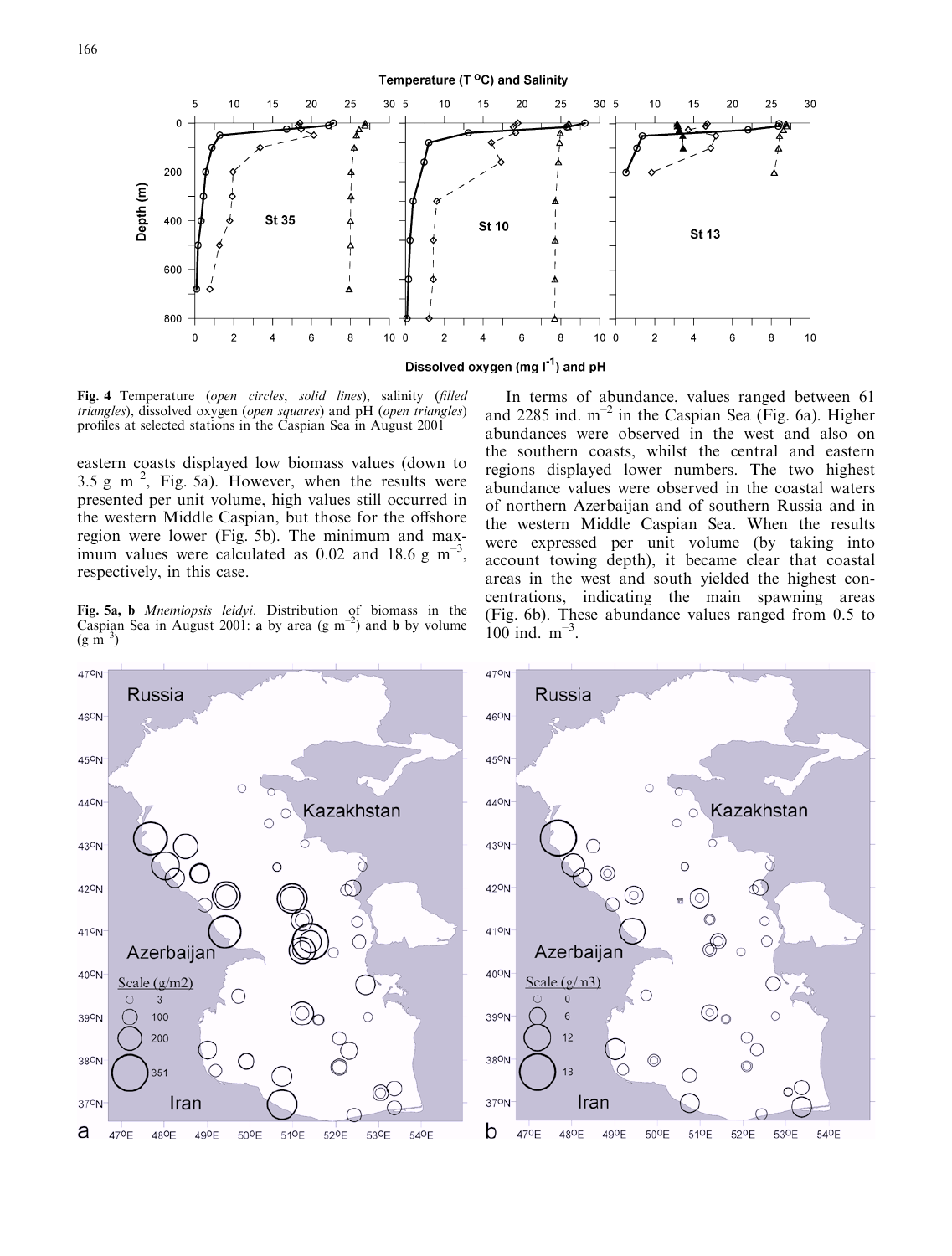



Fig. 6a, b Mnemiopsis leidyi. Distribution of abundance in the Caspian Sea in August 2001: **a a** by area (ind.  $m^{-2}$ ) and **b** by volume (ind. m<sup>-3</sup>)

From a total of 7078 individuals measured, only 4 belonged to the largest length group of 41–45 mm. The length-frequency distribution displayed that 61.8% of the population belonged to the 0–5 mm group and 23.7% were from the 6–10 mm length group. Thus, these juveniles made up 85.5% of the total population.

The mean biomass distribution of M. leidyi from the survey confirmed that the high biomass (but low abundance) values from the offshore region of the southern Middle Caspian were due to larger animals as shown in Fig. 7. The individual mean weight of ctenophores in this region was 1.23 g compared to the overall mean weight of 0.24 g from the entire dataset.

The length-frequency distributions of M. leidyi from 0–35 m and 0–200 m layers are shown in Fig. 8. The ctenophores from the deeper layers displayed higher percentages of larger size groups compared to those from shallower depths. This indicates that mainly larger individuals penetrate through the thermocline to dwell in deeper waters. This was also confirmed by higher mean weight values of ctenophores from the deep tows (Table 2). However, tows from the deeper layers did not necessarily produce higher abundance values than the shallower tows (Table 2), as was confirmed by a onetailed, paired-sample *t*-test  $(t=0.066, P>0.05)$ . This shows that, despite the larger animals' ability to penetrate into deeper waters, the majority of ctenophores still remained at the surface waters (0–35 m).





Fig. 7 *Mnemiopsis leidyi*. Distribution of the individual mean weight (g) of  $\overline{M}$ . leidyi in the Caspian Sea in August 2001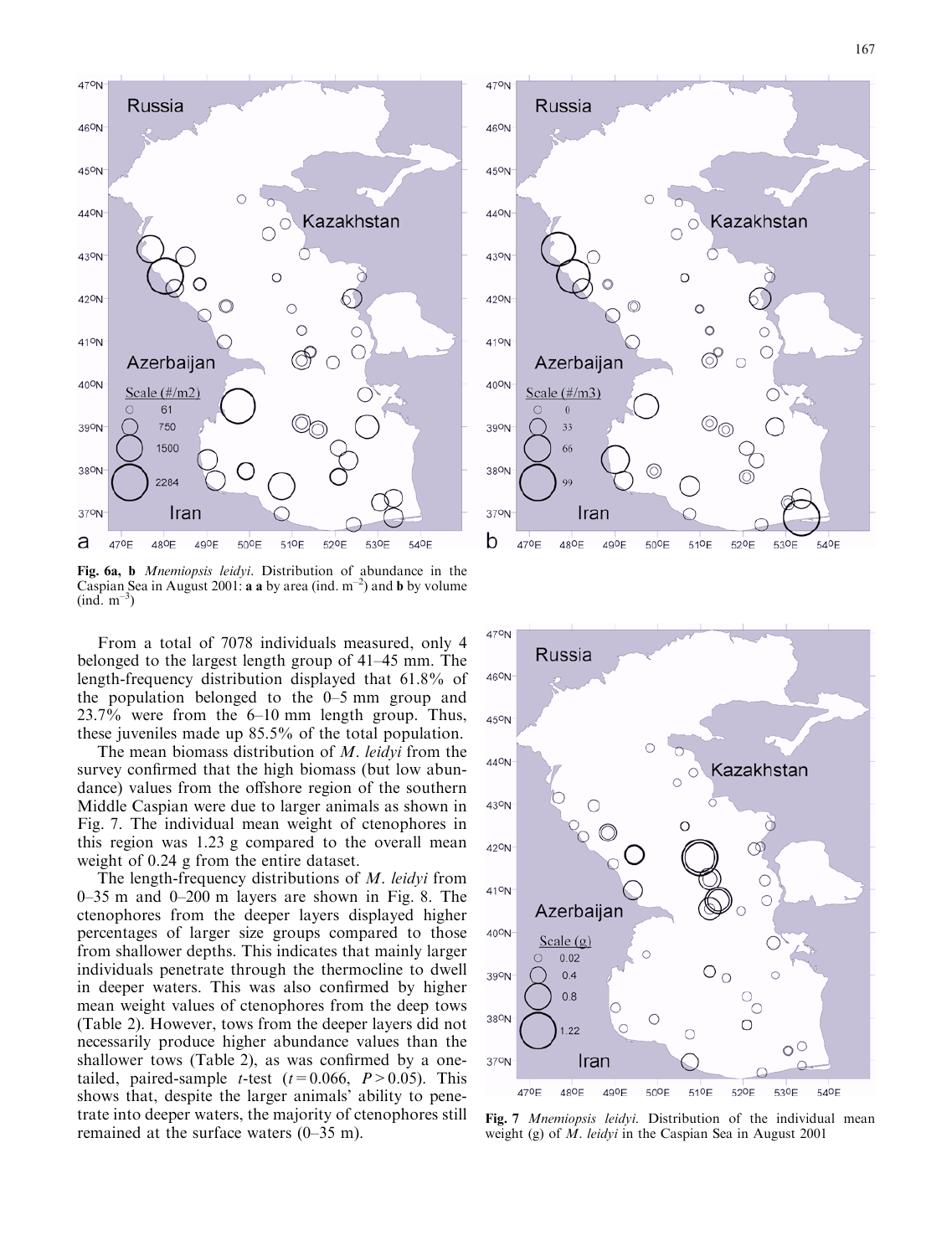

Fig. 8 *Mnemiopsis leidyi*. Comparison of size frequencies of the M. leidyi population from two depth layers in the Caspian Sea in August 2001. Total numbers of individuals are 1235 and 1035 for the 0–35 m and 0–200 m depth layers, respectively

# **Discussion**

The minimum and maximum surface temperatures  $(19.3\textdegree C$  and  $29\textdegree C)$  observed in our study are within the range of the general temperature distribution in the Caspian for the sampling month (i.e. August). Kosarev and Yablonskaya (1994) reported that in the northern Caspian, the maximum temperatures are  $25-26$ °C in July. In August, temperatures in shallow regions of the Caspian, e.g. the northern Caspian, begin to fall, but in deeper regions they persist within the same range as for July, with values of up to 28–29 °C. Despite shallow regions having a homogeneous vertical distribution for temperature, at the shelf edge, the temperature decreases sharply by  $7 - 8$ °C at depths of 25 m, as was observed in our study. However, the depth of the mixed layer was not the same as in the basin, changing between 20 and 40 m (see Fig. 4), the higher values possibly indicating downwelling areas as was the case for stn 13 (located in the offshore region of the southern Middle Caspian, where the temperature at 25 m was still as high as  $22^{\circ}$ C) as opposed to stn 35 (where the temperature at 25 m was 16.8-C). Downwelling areas are known to concentrate plankton (Niermann et al. 1994); this must be the reason for the high ctenophore biomass obtained from this region as well as for the higher occurrence here in both

number and biomass of organisms from the deeper layer (200–0 m) as compared to the other depths sampled.

The ability of *Mnemiopsis leidyi* to dwell in deep waters was not clear from the studies carried out in its native region (i.e. north-western Atlantic), where most studies were conducted in shallow areas, or in the Black Sea where the oxygen concentrations decrease very sharply at depth. M. leidyi is reported to be fairly evenly distributed vertically in the shallow, well-mixed Narragensett Bay (north-eastern American waters; Kremer and Nixon 1976). In the Black Sea, where the oxic layer may rarely extend below 200 m, M. leidyi was usually found in the upper mixed layer, or in and above the seasonal thermocline, with only a few individuals found in deeper layers with low oxygen concentrations (Vinogradov et al. 1989; Bogdanova and Konsulov 1993; Mutlu 1999). Kideys and Romanova (2001) also frequently observed M. leidyi in surface waters, as well as below the thermocline, down to the onset of the oxycline ( $\leq$  20 µM or 0.5 mg l<sup>-2</sup> DO). The reasons for the scarcity of ctenophores below the thermocline (of which the lower boundary is 25–50 m) in the Black Sea have been suggested to be low concentrations of food, temperature and oxygen (Kideys and Romanova 2001). Despite the fact that M. leidyi is known to display wide salinity and temperature tolerances (Kideys and Niermann 1994), its optimum temperature for spawning in the Black Sea is above 20°C (Zaika and Revkov 1994), correlating with the high annual biomass during the summer and autumn months (Finenko and Romanova 2000). M. leidyi also prefers warm and well-oxygenated surface waters. The results obtained in the present study imply that despite abundant levels of dissolved oxygen down to 100–200 m (Fig. 4), M. leidyi does not occur much below the thermocline (about 35 m; Table 2) in the Caspian Sea. Moreover, those penetrating below the thermocline are larger individuals, probably more resistant to the adverse conditions (such as lower food and temperature levels) at these depths. This study confirms that M. leidyi prefers surface waters (in or above the thermocline) with warmer temperatures.

In general, due to the virtual lack of permanent rivers, the eastern Caspian receives the least freshwater

Table 2 Mnemiopsis leidyi. Comparison of abundances and mean weights of M. leidyi from vertical tows from 0 to 35 m (35) and from 0 to 200 m (200), for 12 stations from the deep regions of the Caspian Sea in August 2001

| Station | Total abundance (ind. $m^{-2}$ ) |       |                   |      | Mean wt $(g)$ |                   |  |
|---------|----------------------------------|-------|-------------------|------|---------------|-------------------|--|
|         | 35                               | 200   | Difference 35–200 | 35   | 200           | Difference 35–200 |  |
| 7       | 153                              | 91.8  | 61.2              | 0.10 | 0.05          | 0.05              |  |
| 10      | 224.4                            | 214.2 | 10.2              | 1.23 | 0.97          | 0.26              |  |
| 11      | 244.8                            | 275.4 | $-30.6$           | 0.33 | 0.63          | $-0.30$           |  |
| 13      | 290.7                            | 428.4 | $-137.7$          | 0.62 | 0.82          | $-0.20$           |  |
| 18      | 861.9                            | 392.7 | 469.2             | 0.06 | 0.08          | $-0.02$           |  |
| 21      | 856.8                            | 744.6 | 112.2             | 0.10 | 0.15          | $-0.06$           |  |
| 24      | 816                              | 841.5 | $-25.5$           | 0.05 | 0.13          | $-0.08$           |  |
| 28      | 851.7                            | 724.2 | 127.5             | 0.13 | 0.13          | $-0.01$           |  |
| 31      | 816                              | 841.5 | $-25.5$           | 0.05 | 0.13          | $-0.08$           |  |
| 33      | 953.7                            | 362.1 | 591.6             | 0.15 | 0.65          | $-0.50$           |  |
| 35      | 545.7                            | 326.4 | 219.3             | 0.46 | 0.55          | $-0.09$           |  |
| 37      | 367.2                            | 499.8 | $-132.6$          | 0.43 | 0.27          | 0.16              |  |
|         |                                  |       |                   |      |               |                   |  |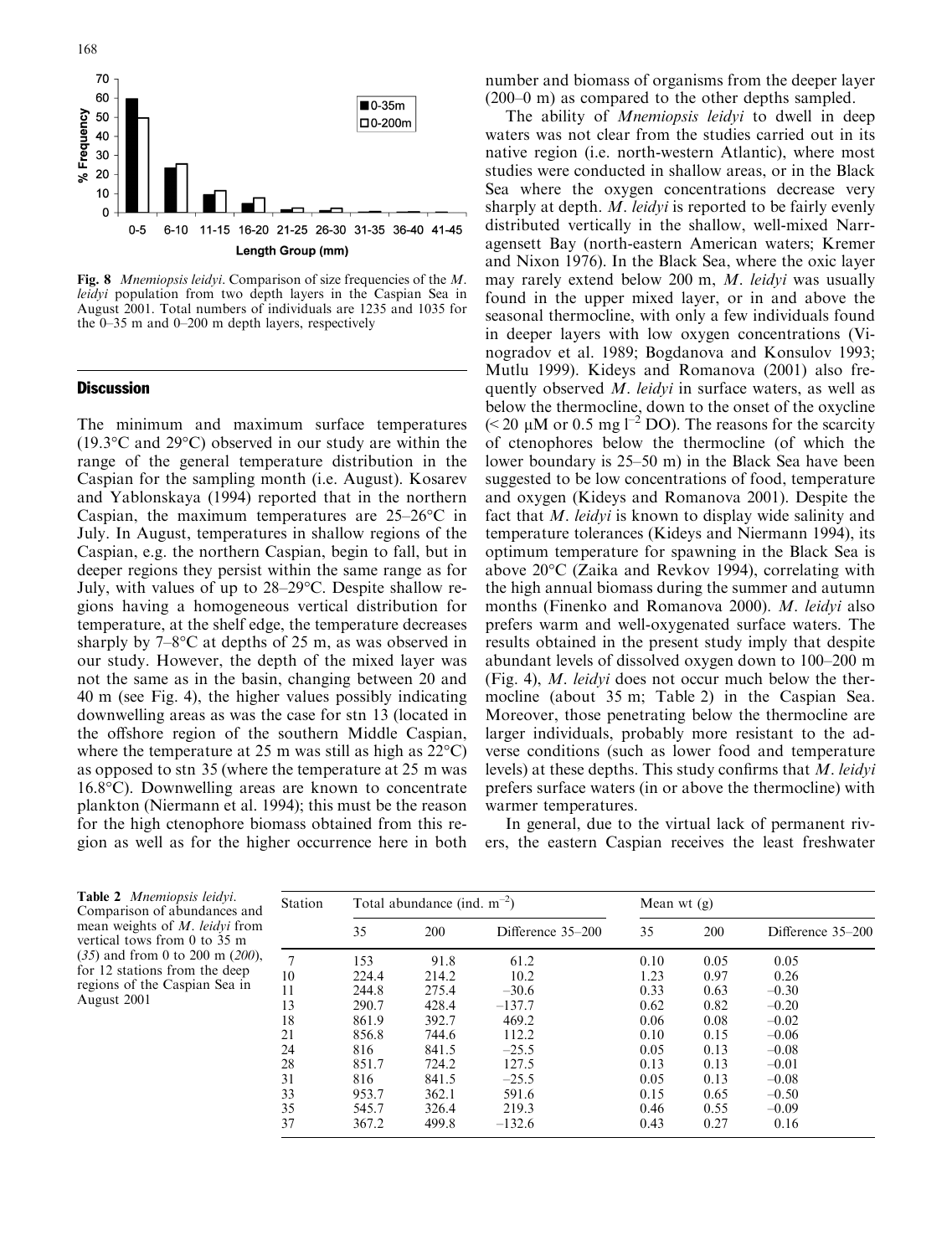input among the different regions. In shallow regions, the high riverine input decreases the salinity, as in the northern Caspian. The high riverine input and consequently higher primary production in the western and southern Caspian must be the reasons for the decreased visibility observed in these regions in our study. The eastern Caspian along the Turkmenistan coasts, with the highest visibility, displayed the lowest biomass and abundance values for M. leidyi. It is very well known that when predators are absent, as in the Caspian or the Black Sea, high food concentration and temperature are the two most important factors determining the levels of M. leidyi in surface waters (Kremer 1994; Zaika and Revkov 1994; Purcell et al. 2001). However, the main reason for the low levels of M. leidyi along the eastern coasts of the Middle Caspian (Figs. 5, 6) must be poorer food conditions as was revealed by turbidity distribution (Fig. 2). On the contrary, the western coasts of the Middle Caspian, which have similar temperatures to the east, had much higher levels of M. leidyi. The western coasts receive a higher riverine input (due to the Kura and several other small rivers, as well as being influenced by the Volga River due to dominant northerly winds); hence, higher primary production and, consequently, secondary production (i.e. zooplankton) are expected. Unfortunately no primary or secondary production measurements were carried out in the present study; however, Kosarev and Yablonskaya (1994) reported that eastern coasts are much poorer with respect to these parameters compared to the west or south. For example, in August 1976, whilst western coasts in the Middle and South Caspian yielded chlorophyll values of 2.00 and 2.27  $\mu$ g l<sup>-1</sup>, respectively, corresponding values for the east were only 1.08 and 0.80  $\mu$ g l<sup>-1</sup>. Primary production values for the western and eastern coasts of the South Caspian show almost one order of magnitude difference, from 0.3 g C m<sup>-2</sup> in the east to 1.66–3.39 g C m<sup>-2</sup> in the west for the summer and autumn months. Similar differences have also been reported for zooplankton biomass. Thus, it was not surprising that the hot spots in M. leidyi abundance, as an indication of reproduction, occurred in areas with higher food availability.

It is worth noting that values in this study regarding M. leidyi levels are uncorrected for net efficiency. Kideys and Romanova (2001) reported that although the average variation caused by patchy distribution of M. leidyi was only 50%, an average 2.7-fold difference occurred between the 112  $\mu$ m Nansen and 300  $\mu$ m Hensen nets, with the Hensen net consistently collecting more jellies in the Black Sea. A similar 50% coefficient of variation found among replicate tows is close to the value  $(40\%)$ of Kremer and Nixon (1976) from 31 replicate hauls using mesh sizes of 3–10 mm in Narragansett Bay and comparable with the range of 22.4–44.7% usually found in plankton sampling (Cassie 1963). The large difference in capture efficiency between the different nets used is attributed to clogging of the net material by gelatinous matter from the animals. Similar differences (threeto fourfold) in catchability for M. leidyi have been

observed between the BR (mouth opening 80 cm, mesh size  $500 \mu m$ ) and Juday nets (mouth opening  $50 \text{ cm}$ , mesh size  $200 \mu m$ ) by Shushkina and Musayeva (1990). These studies clearly demonstrate the importance of mesh size of the nets used. Moreover, the latter authors obtained higher values for medusas and ctenophores from direct observation using a submersible than those obtained by either of these nets. Thus, they suggested that even a BR net with  $500 \mu m$  mesh could catch, on average, only one-third or one-quarter of the organisms present in the sampled layer. Therefore, Russian data always included a correction factor of  $2-3$  for M. leidyi quantification. In this study the mesh size used was also large (500  $\mu$ m); however, no correction factor was incorporated as we are unsure to what degree our results are an underestimation in the Caspian Sea conditions.

In our study the biomass of  $M$ . *leidyi* ranged between 3.5 and 351 g m<sup>-2</sup>, with an average value of 120 g m<sup>-2</sup>. Shiganova et al. (2001b) reported corrected mean values of 88 g m<sup>-2</sup> for June, 372 g m<sup>-2</sup> for July, 960 g m<sup>-2</sup> for August and  $556 \text{ g m}^{-2}$  for October 2001 from the basinwide surveys. However, assuming a correction factor of 3, August values obtained in the aforementioned work  $(320 \text{ g m}^{-2})$  would be very close to our results. The mean abundance value obtained in the summer of 2000 was around 170 ind.  $m^{-2}$ , with a biomass of 60 g m<sup>-2</sup> (uncorrected value; Shiganova et al. 2001b). Thus, although there appears to be an increasing trend in the levels of M. leidyi in 2001 compared to the summer of 2000, even the values from the summer of 2001 are lower than the respective values for the Black Sea in the early 1990s. M. leidyi was reported to be as dense as 1.5–2 kg m<sup>-2</sup> (corrected values for the net efficiency) during its peak period in the summer of 1989 in the open Black Sea (Vinogradov et al. 1989). After that peak, the biomass of M. leidyi became very low, with a mean value of 131 g  $m^{-2}$  in June 1991 for the southern Black Sea (uncorrected value; Kideys and Romanova 2001), which was shown to be caused by malnutrition (Anninsky et al. 1998). An increasing trend reappeared during the summers of 1992, 1993 and 1995, when the biomass of M. *leidyi* rose steadily to 465 g  $m^{-2}$  (uncorrected values). The levels in later years decreased to very low values due to arrival of predatory ctenophore Beroe ovata in the Black Sea (Finenko et al. 2001).

Despite the fact that the highest average biomass values for the Caspian Sea are, as yet, lower than those obtained in the Black Sea, the abundance of M. leidyi is much higher in the Caspian Sea due to the dominance of small-sized animals in the population. Whilst mean and maximum abundances of M. leidyi were 681 and 2285 ind.  $m^{-2}$  in our study, respective values were 11 and 47 ind.  $m^{-2}$  in June 1991 and 40 and 408 ind.  $m^{-2}$  in August 1993 in the Black Sea (Mutlu 1996). On the other hand, the mean weight of the ctenophores was 0.24 g in the Caspian Sea, whilst the respective figures for the Black Sea were 5.3 g in the same month (i.e. August) of 1993 and 4.2 g in July 1992. Based on the same sampling period, this denotes a 22-fold difference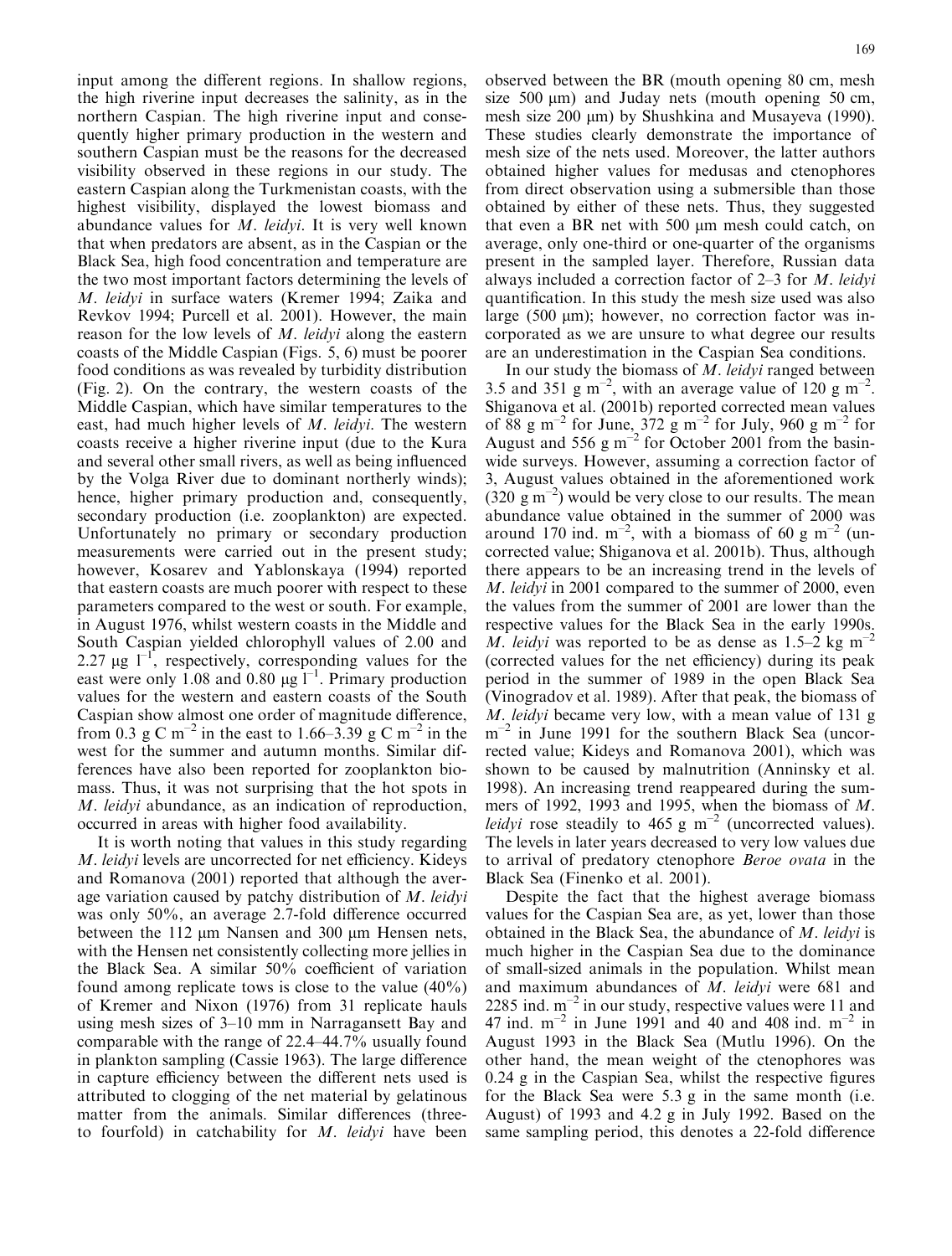between the mean sizes of M. leidyi from the two seas. Similar low individual mean weight values were also obtained from monitoring studies in different coastal areas of the Caspian Sea (for the Azerbaijan coasts in the western Caspian, the south-western Caspian and the south-eastern Caspian, unpublished data of A.E. Kideys et al., S. Bagheri and A.E. Kideys and R. Abolghaseem et al., respectively). It is worth noting that compared to other regions in the Caspian Sea, the average weight of the ctenophores was slightly higher in the northern Caspian during September and October 2001 (2.94 and 1.3 g, respectively; Shiganova et al. 2001a). However, this difference may have been caused by the overlooking of small ctenophores in the sample in Shiganova et al.'s (2001a) study. The maximal size of M. leidyi obtained in this study (41–45 mm) is also much smaller than that obtained for the Black Sea, where M. leidyi reaches up to 180 cm (Shiganova 1997). However, the very high dominance  $(>85\%$  under 11 mm in length) of smaller size groups in the population in this warm season indicates the high reproductive capacity of M. leidyi in the Caspian.

Kideys et al. (unpublished data) have observed that both the clearance rate and respiration rate of Caspian M. leidyi are higher by 2- and 1.5-fold, respectively, compared to that of the Black Sea population at a temperature of 22°C (Anninsky and Abolmasova 2000; Finenko and Romanova 2000; Abolmasova 2001). After analysing literature data, Purcell et al. (2001) showed that ctenophore metabolism is sensitive to temperature, both in its native region and in the Black Sea (which has similar maximum temperatures with the Caspian surface waters). These authors also reported that weight-specific metabolism is either the same or sometimes higher for the larger M. leidyi. However, L. Svetlichny et al. (unpublished data) has shown that for another ctenophore, Beroe ovata, very small specimens could have a much higher metabolism in the Black Sea. With a dry body weight ranging from 0.0004 to 2.0 mg, the weight-specific respiration rate of the juvenile B. ovata diminished approximately 25-fold (from  $15-18$  to  $0.6-0.7$  µg  $O_2$  mg<sup>-1</sup> h<sup>-1</sup>, respectively), but did not change in specimens ranging from 2.0 to 1200 mg. A similar phenomenon could be valid for M. leidyi and could, therefore, lead to the population made up of small individuals in the Caspian displaying a higher metabolism level compared to that in the Black Sea. It has also been shown (Finenko et al. 1995) that the respiration rate of M. leidyi depends on prey abundance and can change by a factor of two from low to high food concentration. However, at the absence of data on natural feeding rates in the Caspian, we can not comment on this. Irrespective of the reason, it has been suggested by Kideys et al. (on the basis of personal observations) that, when assessed per unit weight, the impact of M. leidyi in the Caspian Sea will be higher than that in the Black Sea. Therefore, lower biomass levels observed in the Caspian Sea do not necessarily mean that their impact on the ecosystem will be lower compared to the Black Sea. As a matter of fact

the existing data on zooplankton and fish catches confirm our conclusion. Comparison of our data on M. leidyi abundance (Fig. 6b) with the results of an acoustical survey on the distribution of pelagic fish (mainly kilka, Clupeonella spp.) during August-September 2001 (K.A. Johannesson, unpublished data) reveals that highest kilka biomasses occurred in areas where ctenophore abundances were low, such as the northern and eastern Middle Caspian. Although the survey did not cover the area, the northern Caspian is also expected to contain high biomasses of pelagic fish at those locations where *M. leidyi* levels are reported to be lower (Shiganova et al. 2001b); this distribution is probably due to suboptimal levels in salinity (between  $10\%$  and  $0.1\%$ ; Kosarev and Yablonskaya 1994) for the occurrence of the ctenophore.

Based on our results on M. leidyi levels, it can be suggested that Russian, Azerbaijan and Iranian coasts seem to be worst affected from the invasion of this ctenophore in the Caspian Sea. This has already become apparent from the fish landing statistics for these countries, and, if the ctenophore has not yet reached its peak levels in this new environment, further decreases in fish catches are inevitable. It is also worth noting that the decrease in fish landings is only the visible part of the iceberg within the context of an ecosystem.

Acknowledgements We would like to thank the Caspian Environment Program (CEP) for allowing us to carry out sampling aboard the R.V. ''Issledovatel Kaspiya'', as well as for their continual support during investigation of the Mnemiopsis problem in the Caspian Sea. Our thanks are extended to Dr. V. Myroshnychenko for his help with the database. We are grateful to the two anonymous referees for their comments and contributions.

#### References

- Abolmasova GI (2001) Energy exchange rate in Mnemiopsis leidyi (A. Agassiz) depending on the temperature and food conditions (in Russian). Hydrobiol J 37:90–96
- Anninsky BE, Abolmasova GI (2000) Temperature as a factor influencing the intensity of the metabolism and mass development of the ctenophore Mnemiopsis leidyi in the Black Sea. Oceanology 40:686–692
- Anninsky BE, Romanova ZA, Abolmasova GI, Gucu AC, Kideys AE (1998) Ecological and physiological state of the ctenophore Mnemiopsis leidyi (Agassiz) in the Black Sea in autumn 1996. In: Ivanov L, Oguz T (eds) NATO TU–Black Sea Project: ecosystem modeling as a management tool for the Black Sea, symposium on scientific results. Kluwer, Amsterdam, pp 249–262
- Bogdanova DP, Konsoulov AS (1993) On the distribution of the new Ctenophora species Mnemia mccradyi in the Black Sea along the Bulgarian coastline in the summer of 1990. Dokl Bulg Akad Nauk 46:71–74
- Cassie RM (1963) Microdistribution of plankton. Oceanogr Mar Biol Annu Rev 1:223–252
- Dumont HJ (1995) Ecocide in the Caspian. Nature 377:673–674
- Finenko GA, Romanova ZA (2000) Population dynamics and energetics of ctenophore Mnemiopsis leidyi in Sevastopol Bay. Oceanology 40:677–685
- Finenko GA, Abolmasova GI, Romanova ZA (1995) Consumption, respiration and growth rates of Mnemiopsis mccradyi in relation to food conditions (in Russian). Biol Morya 21:315– 320